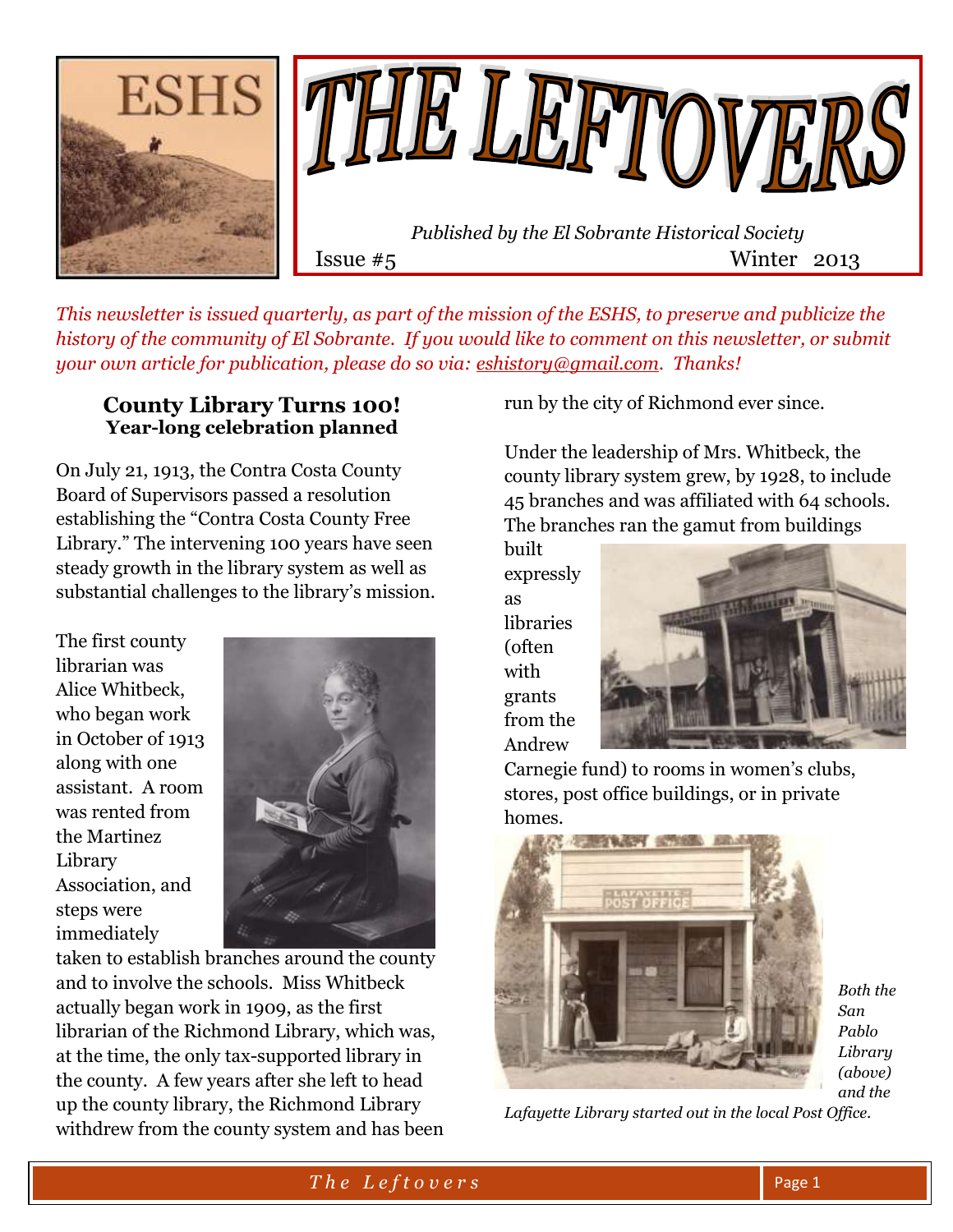

*The home of Dr. Brennerman served as the library for El Cerrito from 1914 to 1925.*

West County is home to two of the oldest structures still

serving as county branch libraries. The town of Rodeo opened its first library in 1914 and acquired a permanent structure in



1926, shown here. Below is a photo of the inside of the building today, with librarian



Carol-Anne Tucker-Watt at the helm. Incredibly, even the light fixtures are original (Carol-Anne says she absolutely refused to have them replaced).

The town of Crockett boasts the oldest library building in continuous use. This picture was



taken in October, 1919, when the library first opened. The story is that the structure had

started out as the Bank of Pinole, and was apparently moved to Crockett, courtesy of the C&H Sugar Company, for use as a library. Like Rodeo, Crockett's library actually started out in 1914 and rented space elsewhere until it acquired the bank building.



*Inside of Crockett Library, October 1, 1919.*



*Inside of Crockett Library today. Notice that very little has changed except the light fixtures.*

Alice Whitbeck died unexpectedly, of an illness, in November of 1931, while still holding her position as head county librarian. It was not until the following year that her replacement, Jessie Lea, was appointed. Jessie had started out as a cataloger shortly after the county library was formed. She would serve for 22 years, retiring in early 1954.

It was during the tenure of Jessie Lea that a small "station" library was first established in El Sobrante, in the home of Mrs. Blanche Burg, in December, 1938. Beginning with only 200 books, Mrs. Burg loaned out books until September, 1943, when she took a war job.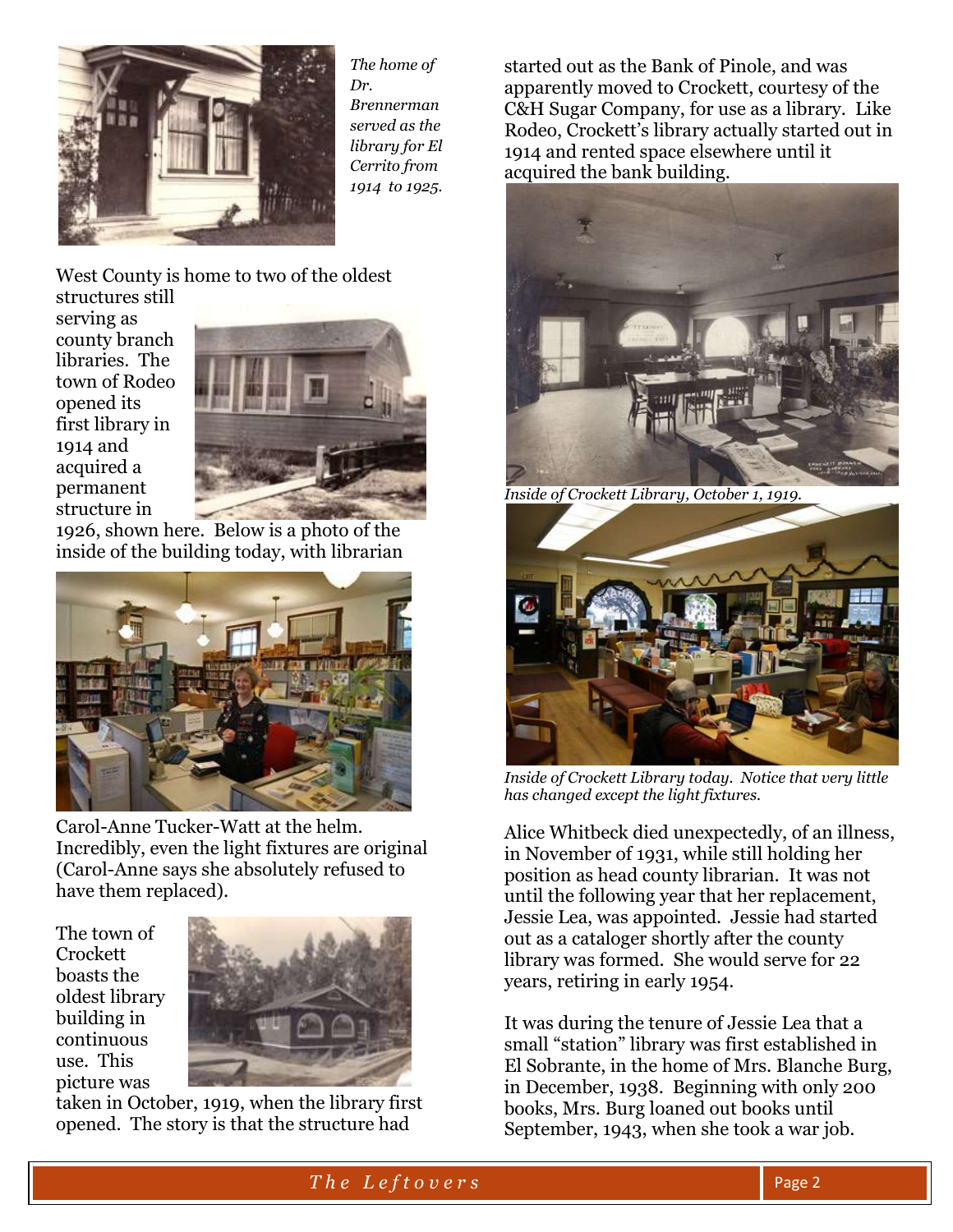With no other space available, it was four years before a new library space was found in a small building on Maloney (now Valley View) Road. This served for two years until a more permanent space became available in the Mitchell Building (located at the "Y"



intersection of Valley View and Appian Way). The Mitchell Building would serve as the El Sobrante Library until a brand-new building was

constructed and opened in June of 1961.

In October, 1956, the El Sobrante Library was elevated to full branch status, and a new

librarian, Mrs. Thea Babbitt, was appointed to oversee the operation upon the retirement of the previous librarian, Mrs. R.E. Radke. Mrs. Babbitt can



be seen behind the desk in this picture, taken in the late 1950s. By this time it was clearly evident that larger quarters were needed, and a search for a new site for a brand-new building was initiated.

Beginning around 1960, under the direction of the county's third head librarian, Bertha Hellum, there was a county-wide push to build modern, new library buildings or to expand existing structures. The reason was simple: population had expanded to the point that demand was too great for the aging facilities in most communities. El Sobrante was no exception. Ground-breaking for the new library, at the corner of Appian Way and

Garden Road, took place on November 28, 1960. Construction was rapid and the new building opened to the public in June of 1961.

At right is an artist's conceptual drawing of the finished product. The new library was



an immediate hit with the public, and it was found to be too small to meet the still-growing demand. Therefore, in 1975, the building was substantially expanded, with one room dedicated to civic use. While libraries are important in any community, the El Sobrante Library has become, in many ways, the heart of the community, where meetings are held and important decisions are made. In an unincorporated area like ours, it has come to function as a city hall.

The libraries of other West County communities have all experienced significant growth. El Cerrito led the field when it

constructed this modern facility in 1949, which was expanded in 1960.



Pinole's first dedicated library, built in 1926,



also housed the police station. A modern library was built in 1974, which, for a

time, also served the community of Hercules. In fact, Hercules had no library of its own from 1970 to 2006. A Dramatic population increase in the final decades of the last century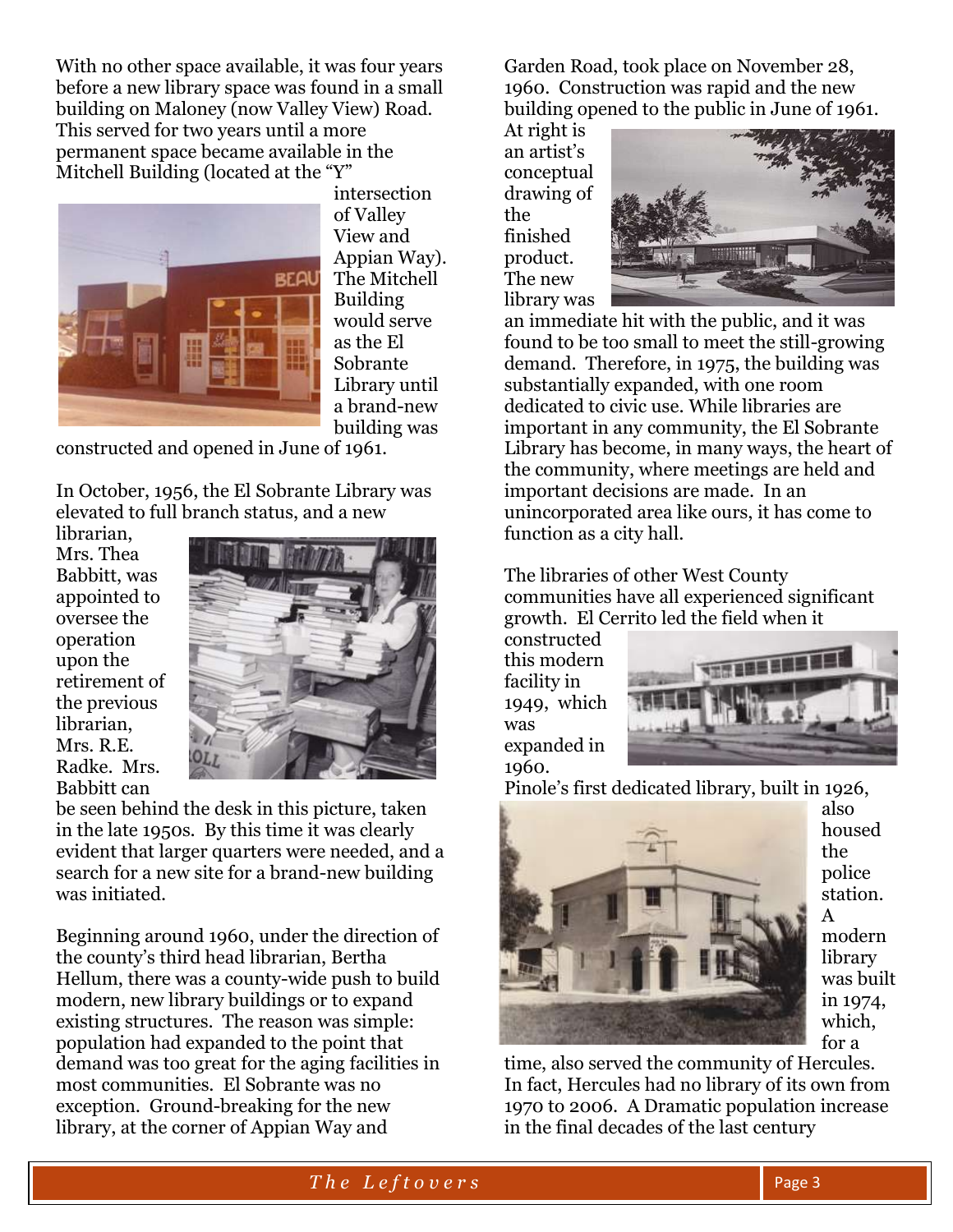mandated that a new facility be built, which is a far cry from the original library that was housed in an old building on land belonging to the old powder company.

Today, the Contra Costa County Library system comprises 26 community libraries, with close to half a million card-holders and over 7 million items borrowed annually. The central library is located in Pleasant Hill (this photo



shows the library at the time it was dedicated in 1961). In addition, the library provides access to extensive materials on-line, including e-books, audio books, podcasts, and MP3s.

The new electronic environment has created a substantial challenge to the viability of traditional book publishers, sellers, and, of course, libraries. But the signs are that libraries, at least in our area, are weathering the challenge. The El Sobrante Library, under



the current leadership of Ian Richards (who also heads the Pinole Library) is always busy. Access to

electronic media and the internet, combined with a vigorous out-reach program, has succeeded in drawing in a new generation of library lovers. This effort has been particularly successful in attracting young people. For the very young, story-telling time is a very popular offering, especially when the weather is fine and tales can be told in the little Reading Garden next to the library. **So here's to another 100 years!**

## **Special Message from El Sobrante Librarian Ian Richards:**



I'm happy to inform you that the Contra Costa County Library will be celebrating its 100th Birthday on July 21, 2013. In honor of this momentous occasion the Contra Costa County Board of Supervisors has agreed to proclaim 2013 "The Year of the Library". Beginning in January 2013, the Contra Costa County Library will begin our year-long celebration to commemorate "100 Years of Bringing People and Ideas Together".

The celebration will kick-off with 5 regional events throughout the county followed by various other displays and programs during the year. The 100th birthday bash will be on July 21. Details are still being worked out but I will be sure to pass on information as I get it. The West County Regional event will take place on **Saturday March 16**, at the El Sobrante Library from 1 to 3pm. The El Sobrante Historical Society will be doing a brief presentation on the history of the El Sobrante Library. However this isn't just a celebration of the El Sobrante Library but of all of the West County libraries. To this end, I would like to extend an invitation to the rest of our West County Historical Societies to see if you would have any interest in joining us in El Sobrante on March 16. If so we would like to invite you to do a presentation on the history of the library from your community at the event.

This should be a fun, whimsical, informative affair and I hope you will be able to celebrate with us.

*Contact Ian at: [irichard@ccclib.org](mailto:irichard@ccclib.org)*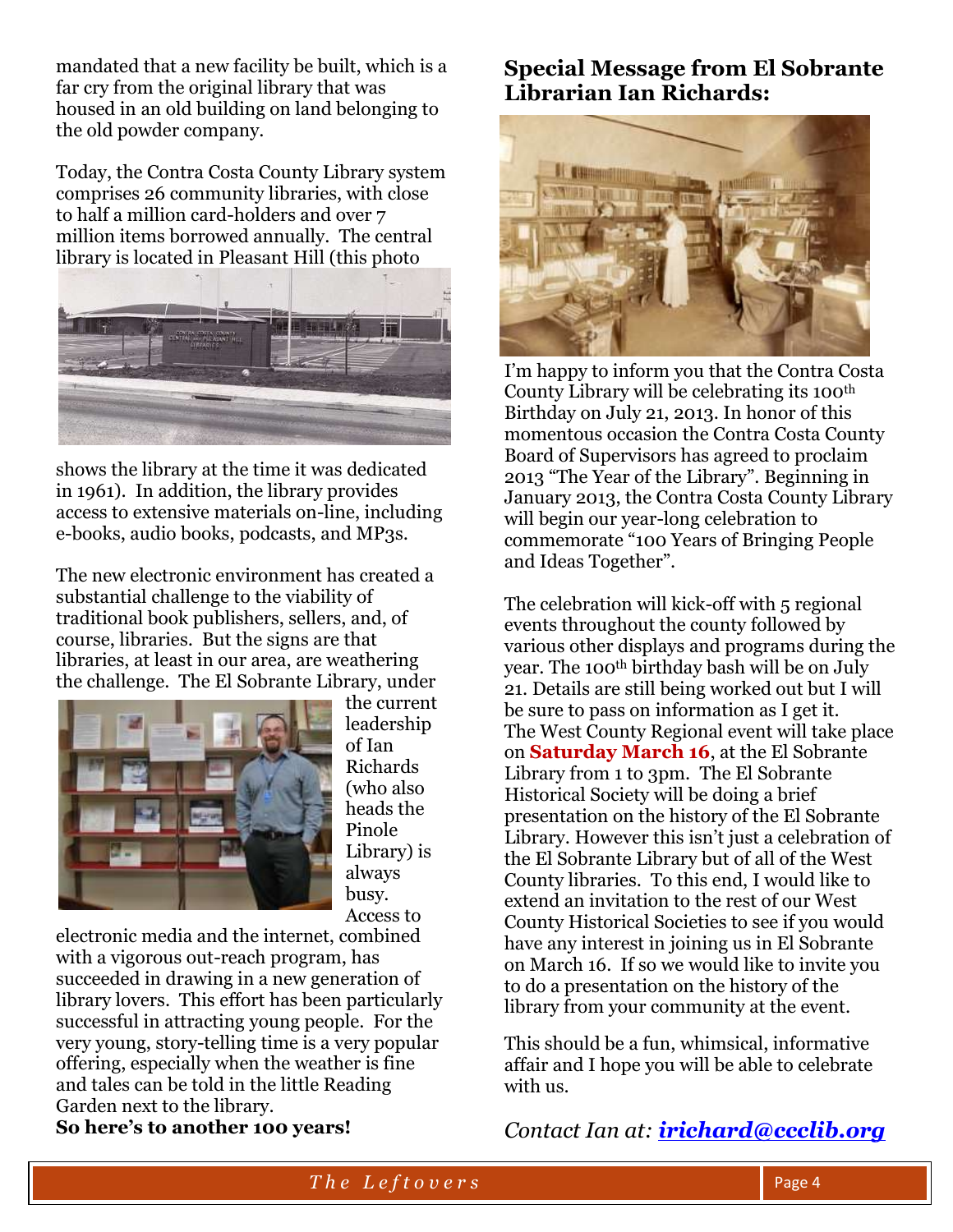## **El Sobrante Historical Society Honored at Event**

*Maurice Abraham*

At its 2013 Annual Installation and Awards Dinner, which took place on Saturday, January 19, the El Sobrante Chamber of Commerce



presented the "Business of the Year" award to the El Sobrante Historical Society. The award was gratefully accepted by co-founders Donald Bastin, Steve James, Lyle Miller and Maurice Abraham. Bastin, author of the *Images of America: El Sobrante*, provided the gathering a brief overview of how the two-year-old organization came into being. It was Bastin's research for his book that became the impetus behind the four co-founders coming together to create the organization.

Besides the Chamber award, the Historical Society received two additional honors at the event, both of these recognizing the Society's contributions to preserving the history of the El Sobrante community. West County Wastewater



**District** Board member Leonard Battaglia presented the first honor, while Contra

### Costa County District 1 Supervisor, John Gioia

presented the second. Both Battaglia and Gioia praised the work of the Historical



Society, stressing the importance to a community of knowing and understanding its past as it moves toward the future. Supervisor Gioia pledged his help in finding a permanent home for the Society.



*From left: Maurice Abraham, Supervisor John Gioia, Steve James, Donald Bastin, Lyle Miller*

The event also saw the installation of Chamber officers and board members for the 2013 year as well as the Citizen of the Year honor awarded to Chamber Treasurer, Bob Davis.

On behalf of all El Sobrante Historical Society members, we thank these organizations for recognizing and appreciating the work of this organization.

*Images of America: El Sobrante, is part of The Images of America series by Arcadia Publishing Company and is available from the El Sobrante Historical Society as well as from several local businesses.*